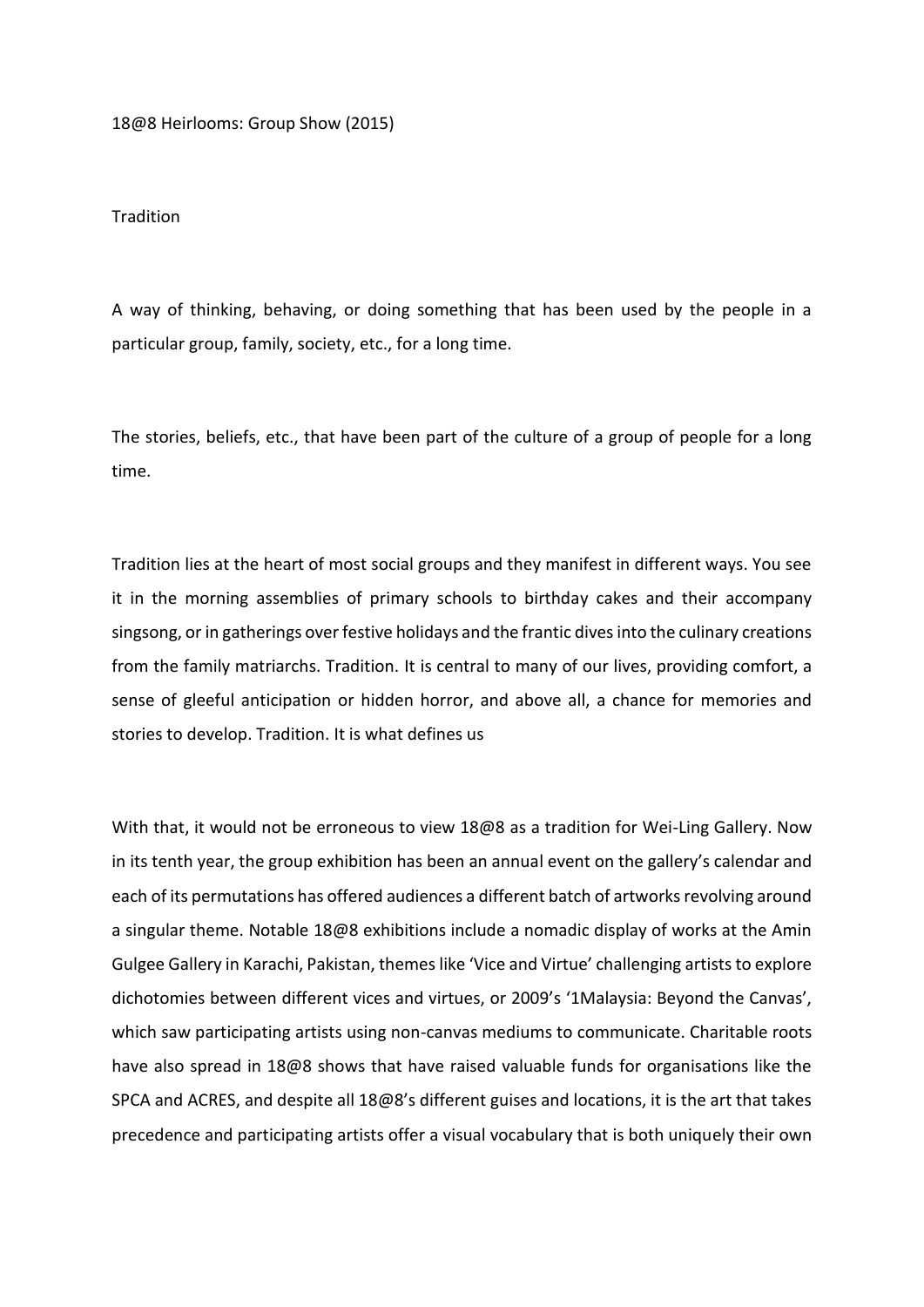yet which comes together in artistic unison for Wei-Ling Gallery's definitive group show. Tradition? It is, indeed.

This year, 18@8's theme, 'Heirlooms', plays close heed to the very nature of tradition. An heirloom in itself is a physical object that bears historical or cultural significance, and artists were tasked to create artworks with messages that could be handed down through the ages. This order stemmed from the state of the world today. "Participating artists have been asked to create an artwork mirroring this, projecting a message of his/her hopes, fears, advice; an heirloom of sorts that will be passed down from one generation to another. We cannot be certain of what the future holds, but what we do know is that we are living through times which will become historically relevant in the long run, and we are merely players on the stage, as the story unfolds," reads the curatorial statement.

It is a timely artistic directive from Wei-Ling Gallery. The past year has seen episodes ranging from religious battles to earthquakes, as well as migrations on a global scale and unyielding doctrines and statements that have shaken the sanctity of our nationhood. Though 18@8's participating artists haven't all pointed to specific events, their artworks do resonate with our times in one way or another. Chin Kong Yee's lyrical portrayals of street corners in Paris proffers his signature style, but also comes at a time when the number of displaced refugees in Europe have passed the one-million mark. And as they seek survival through the bureaucratic crevices of the world's powers, their sole solace may be in the night sky and the universe, where they harbour hopes for a better future; wishes upon the very same star that Chin himself spotted in Lyon, and which instigated these paintings. Chong Kim Chiew's White Over White, Black Over Black – Map has some link to this topic. A work that grapples with the fluidity of national borders, the mixed media work is an abstract depiction of maps, and – as aptly recorded in the exhibition catalogue essay that accompanied this series – "history and its changes are nothing but a mirror of the unstable human identities."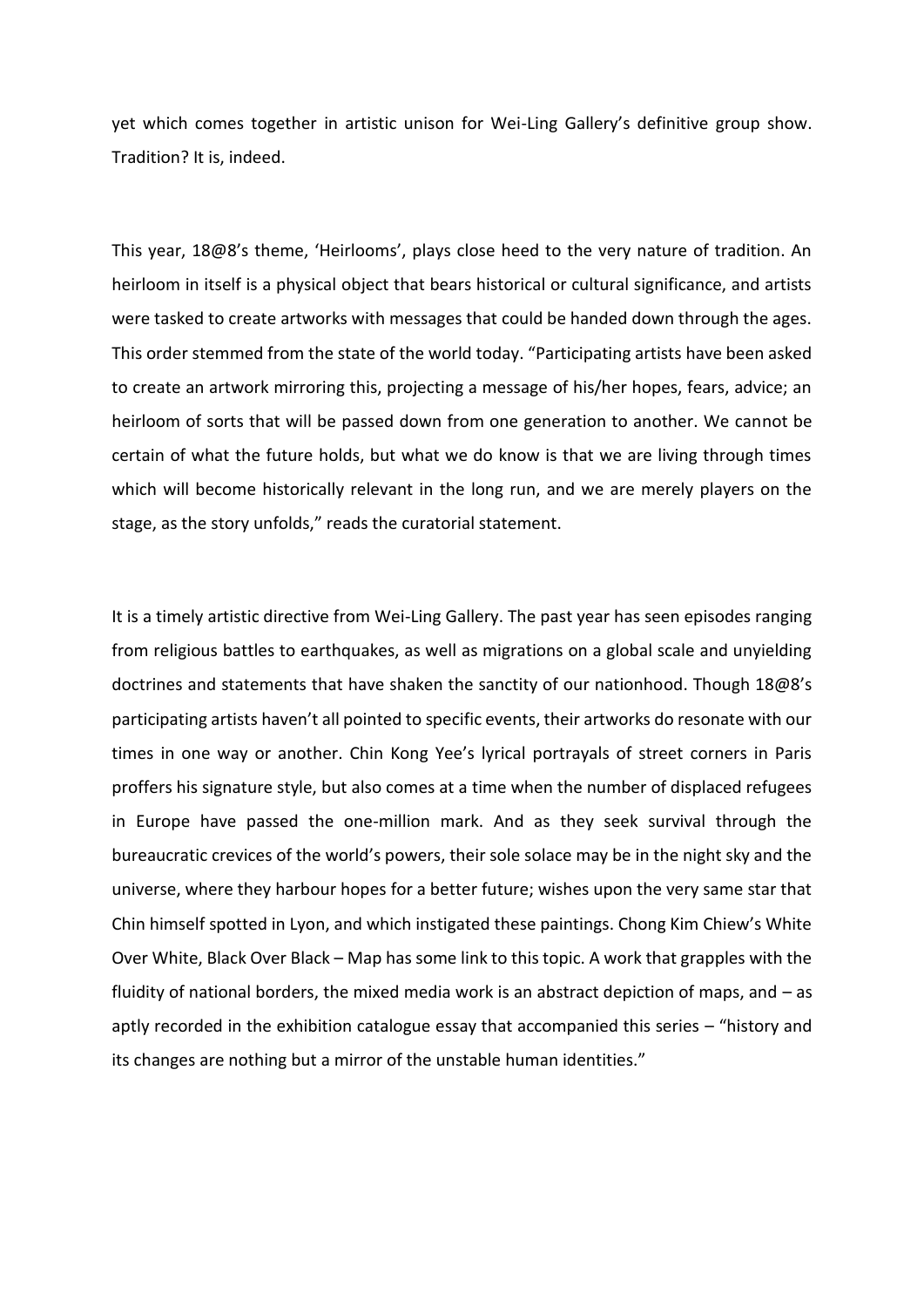Nature is one constant amidst historical change and human folly. In Chen Wei Meng's work, Di mana bumi dipijak, di situ langit dijunjung, the artist reminds us of nature's omnipresence and might. "This is the site that our life took place, and we are fortunate enough to have ourselves located in a beautiful land like here," reads the artist's statement. His depiction of a coastal Malaysian road and a sprawling blue sky is testament to this, and the work flaunts our minuteness in comparison to nature's vastness. It's an enduring message and one that leans towards more spiritual terrain. Like Yau Bee Ling's work, The Desired Seeds, where hundreds of red saga seeds are laid over hands in various gestures; some are cusped in prayer, others curled up in a ball, active, or in motion. The composition is a visual metaphor for the rise of gadgetry today and the fall of more 'hands-on' practices like farming or planting, and how the artist has found a sense of calmness in the latter and in her challenges as a mother.

Or, does spiritualism lie in more literal evocations like in the tradition of flesh-piercing during Thaipusam? Rajinder Singh explores this rhetoric in his corporeally-driven works, created in collaboration with the London-based collective, Drenched Co. Using skin-toned silicone pieces, A pound of my flesh explores "the meaning in and around the traumatized body" and whether religious rituals or ceremonies can help us to heal in modern-day Malaysia. Indeed, the challenges in our nation are fertile subject matter for the 18@8 artists. Seeing a past twelve months of various political scandal and economic slowdown, Malaysia's own heirloom might be one that's tainted black like Hamidi Hadi's Long table meeting after the last supper, a work that represents Malaysia's desire for greatness, but the choice of using charcoal lends some dark irony to these dreams and caution comes by way of its accompanying work, the Tiang Sari installation, whose recycling of termite-ravaged construction pieces proffer a warning of unstable foundations, if good values are cast aside in our lives.

More lessons can be found in Ruzzeki Harris' Everybody Judge, though the tone is more humorous and sarcastic. In the work, four judges stand with forced seriousness and their authority is diminished by the stark contrast between their wigs and the sunglasses on their faces. Might this work be a comment on the authority of today? Minstrel Kuik has certainly dived into this topic, analysing the facial features of Malaysia's fourth Prime Minister, frame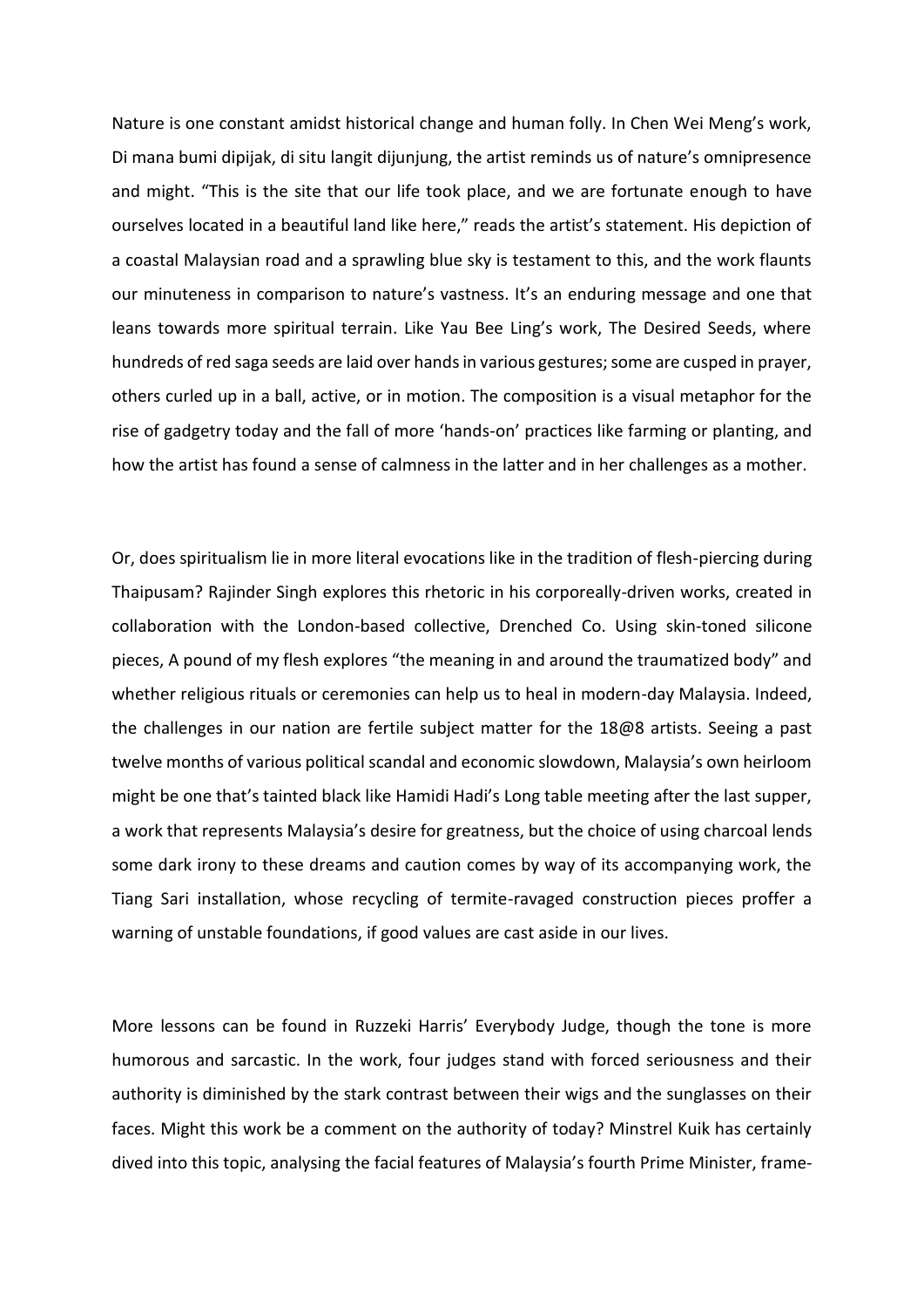by-frame. A horizontal film-strip-like work, Father says he loves me narrates the tale of the artist's own return to Malaysia in 2007, her accidental discovery of a speech by Dr Mahathir during a visit to Kelantan, and her subsequent questioning of the system. "As a first guinea pig of the controversial 3M-education system in the 1980s, the strongman image of Mahathir Mohamed has been omnipresent in the print and broadcasting media throughout my childhood and teenage years. If I were to feminize Malaysia as my motherland, should I blame the Father of progress who has torn apart the link between the mother and her child? Should I blame him for reducing our love into mere slogans?" asks the artist.

And, should question marks accompany our everyday discoveries? Choy Chun Wei seems to suggest so with a sombre-tinted heirloom titled The Unknown Landscape: The Fleeting News. Wide and sprawling, the surface of the artist's triptych is made up of thousands of words cut out from newspapers, and bears evidence to the artist's distrust of what is projected in the mass media. There may also be socio-political leanings in Juhari Said's wood-based sculptures, as elements from nature  $-$  a stronghold in the artist's oeuvre  $-$  serve as a vehicle for commentary and mingle with medium-based explorations.

In Sun Kang Jye's Ten Commandments, it is more of the latter. A series of ten works on water colour paper, the artist explores the canvas as a new form of sculpture and, based on minimalist principles, creates new images out of the negative and positive spaces on the canvas. This dichotomy – of voids and occupied spaces – can also be traced in Wong Chee Meng's three paintings, which speak of repeated mistakes in our region's socio-political landscape and where black stripes and splatters that cover the batik background can actually be removed with conscious human intervention. "The aims are to provide hope even if today we stay in darkness and to encourage audiences to be part of this optimism," explains the artist, with a sense of positivity that does stand out among the 18@8 Heirlooms.

Still, art's merit doesn't lie in the optimism or grief that they espouse, but rather, in its ability to provoke thought, stir emotions, and encapsulate times. Art can be a container for current